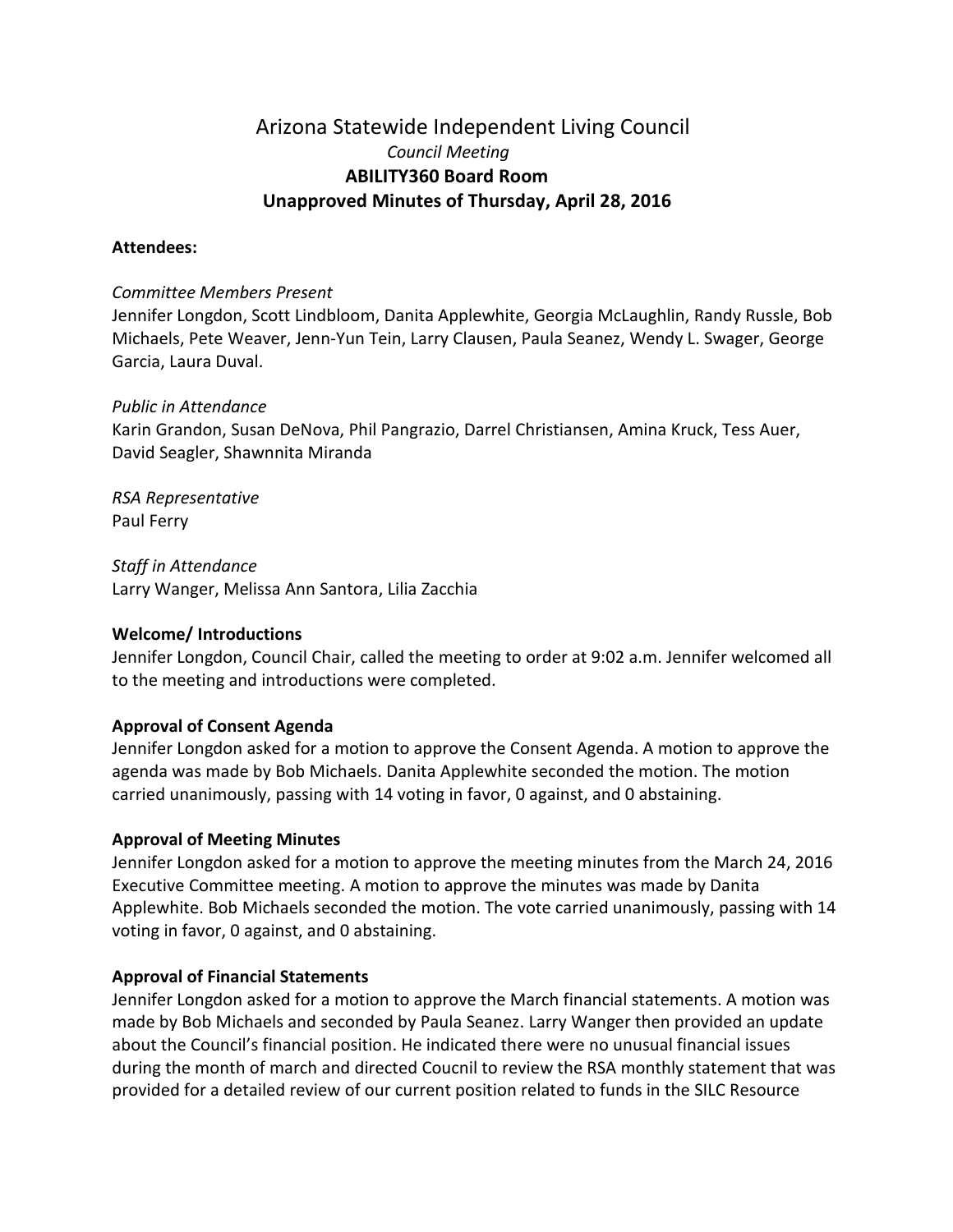Plan. Following Larry's report Jennifer called for a vote. The motion to approve the march financials passed with 14 voting in favor, 0 againzt and 0 obstaining.

### **Presentation: Audit of Financial Statements: Tess Ridgeway CPA**

Tess Ridgeway presented the 2015 audit of financial statements to the Council. She stated that Arizona Statewide Independent Living Council financial processes are in accordance with generally accepted accounting principals. Overall, Tess noted no significant difficulties while performing our audit. The information found complies with GAP. In the end, no difficulties, or disagreement arose during the course of the audit.

Jennifer Longdon asked for a motion to approve the audit of financial statements. A motion to approve the audit of financial statements was made by Bob Michaels. Pete Weaver seconded that motion. The vote carried unanimously, passing with 14 voting in favor, 0 against, and 0 abstaining.

### **Chair's report**

Jennifer Longdon announced the creation of a nominating committee. Bob Michaels, Georgia Mclaughlin, and Jennifer Longdon will be the members of this committee. They are charged with presenting candidates for election to the Executive Committee at our annual meeting in June.

Jennifer addressed the need to search outside of Maricopa County when filling new Council member appointments. She spotlighted the necessity of appointing members of the council which represent other counties and specifically rural areas of Arizona. Additionally, it is imperative that 51% of members need to have a disability. In order to recruit Council members, the Council suggested that a brochure is created and marketed across Centers for Independent Living and various nonprofit organizations across Arizona.

#### **Future location of SILC Office**

Jennifer presented a synopsis of discussions that began at the Executive Committee in January. She highlighted concerns related to renting office space from Ability360 as they also sign our State Plan and receive funding from the SILC. She then discussed in brief some of the financial considerations and discussed options that ware being considered. These include moving to another office location or working from remote offices. After significant discussion, Jennifer Longdon recommended that the remainder of the conversation be moved into the discussion of the Presentation of the FY2017 budget. The Council agreed.

#### **Executive Session**

Jennifer Longdon asked for a motion to go in to executive session to review and discuss the evaluation of the Executive Director. A motion to move into Executive Session was made by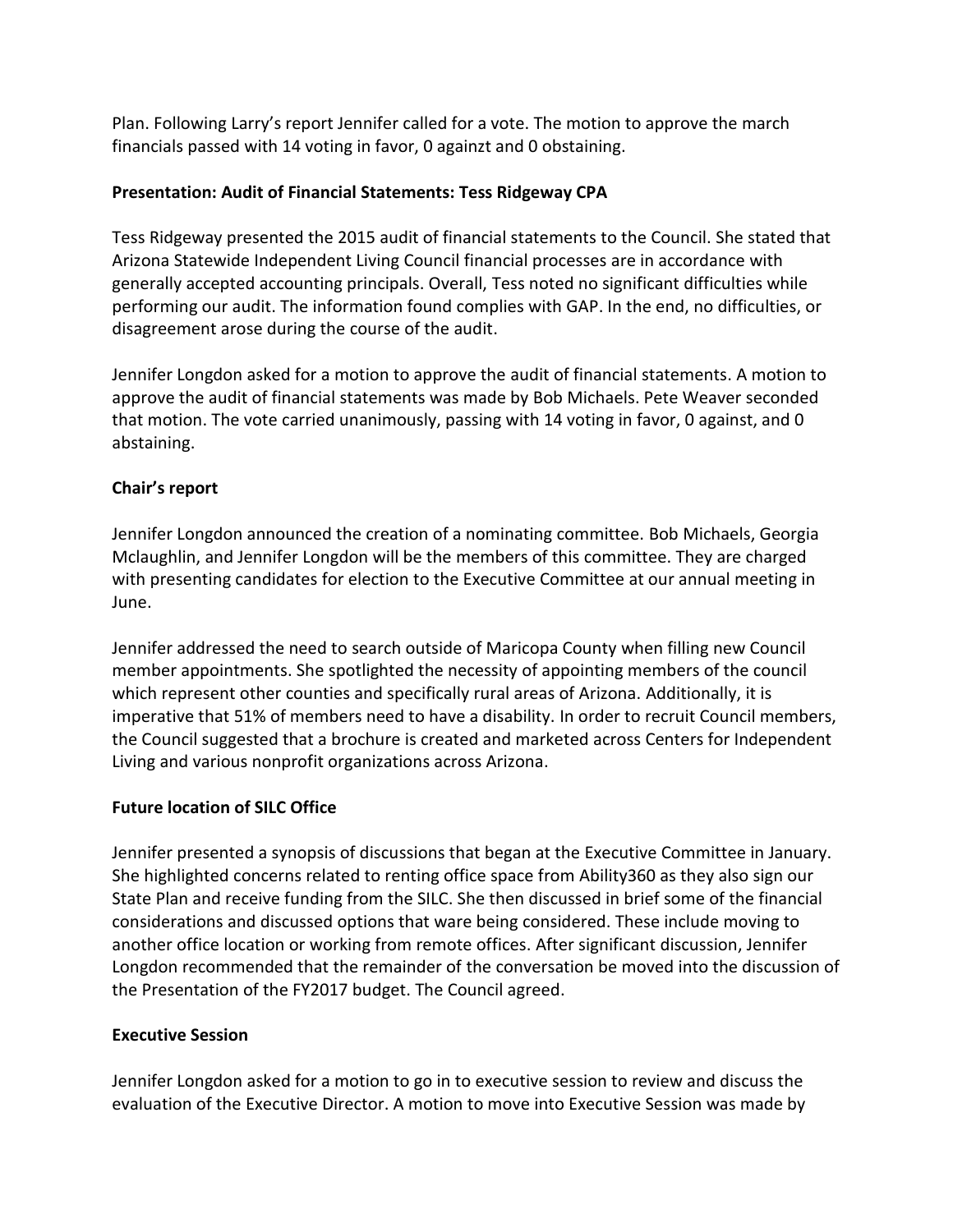Larry Clausen. Paula Seanez seconded that motion. The vote carried unanimously, passing with 14 voting in favor, 0 against, and 0 abstaining. Jennifer then excused all who are not members of the SILC at 10:15 a.m. At this time, SILC went into Executive Session for the purpose of discussing the evaluation of the Executive Director.

Following the Executive Session, Jennifer Longdon called the SILC meeting back to order at 10:40 a.m. Jenn-Yun motioned to approve the Evaluation of Larry Wanger and to increase his salary by 4%, effective July 1, 2016. Paula Seanez seconded the motion. The vote carried unanimously, passing with 14 voting in favor, 0 against, and 0 abstaining.

### **Executive Directors Report**

Larry provided a brief report, announcing that the Arizona Youth Leadership forum has 23 applicants and that the forum will be held June  $12 - 17$ <sup>th</sup> at the Arizona State University Downtown Phoenix campus. He noted that staff are hard at work on the event. Larry ended his report by asking the council to review the SPIL Evaluation Committee Report. If the Council has any questions, they are invited to contact Larry or Dara Johnson, committee chair.

# **Presentation of AZSILC FY2017 budget**

Larry stated that the new budget will become effective on July 1. He noted the Council has two budgets in the packet they received. One budget totals 241k. This budget excludes Office Rent/ Occupancy as an operating cost. The second budget totals 266k (with the inclusion of Office Rent and Occupancy under operating costs). The \$241,000 budget was proposed for consideration if the Council were to adopt the concept of working from home offices instead of leasing space. Various questions about both budget proposals were asked, many in relation to accounting for costs if SILC staff were to begin working from home offices.

A motion to approve the budget for \$266,000 while keeping the option to further explore the possibility of moving to a remote office environment was made by Paula Seanez. Danita Applewhite seconded the motion. Larry Clausen proposed an amendment to the motion, suggesting that SILC staff seek less expensive office arrangements. Paula agreed to Larry's amendment.

The vote for Larry's amendment carried, passing with 13 voting in favor, 1 against, and 0 abstaining.

The vote to approve the FY 2017 budget in the amount of \$266,000 carried, passing with 13 voting in favor, 1 against, and 0 abstaining.

#### **CIL UPDATE: New Horizon's Disability Empowerment Center**

David Seigler, The Executive Director of New Horizon's Disability Empowerment Center, gave a brief presentation on the CIL, new projects and initiatives that are occurring at his center. The